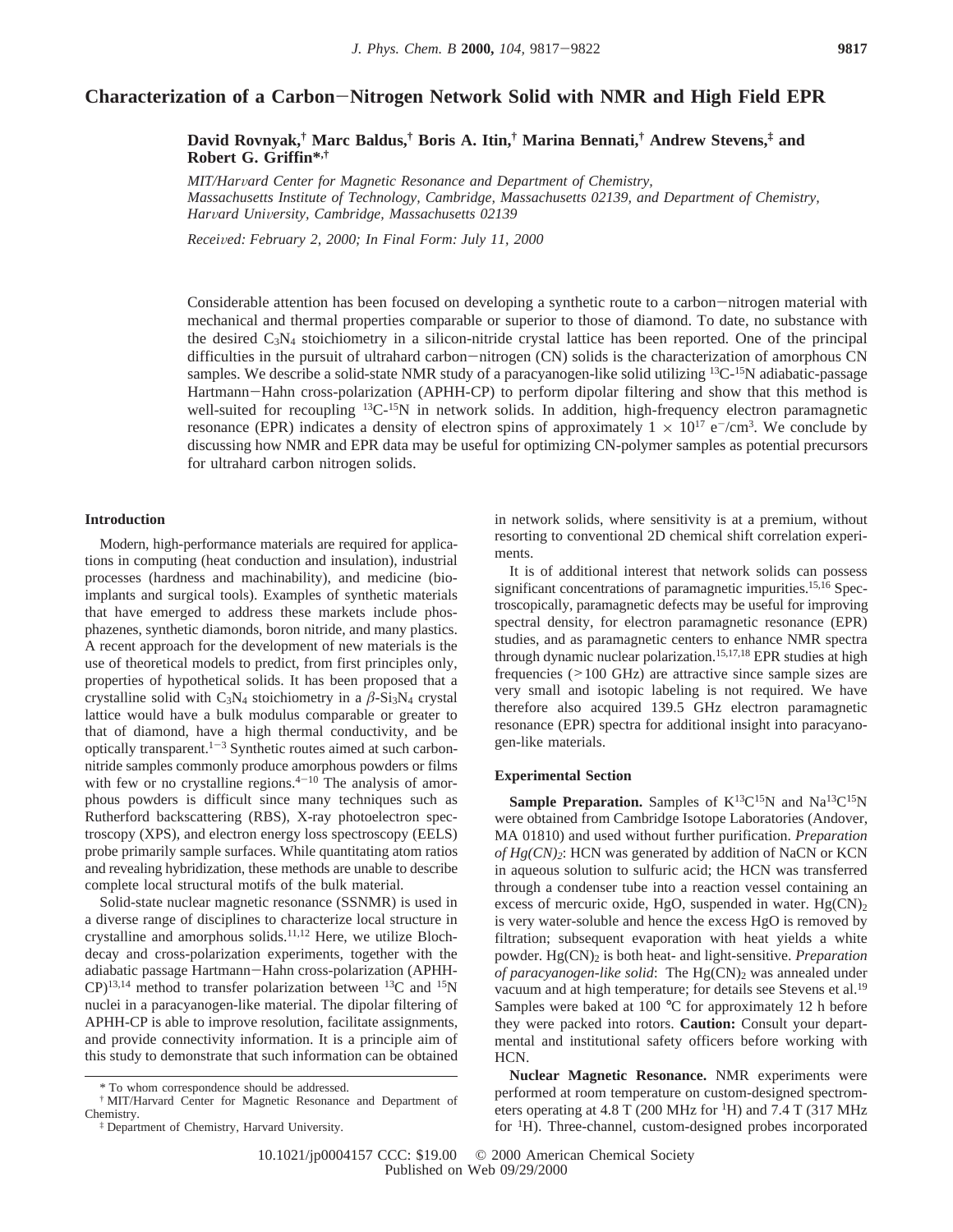

Figure 1. Diagram of the adiabatic passage Hartmann-Hahn crosspolarization pulse sequence, shown here for polarization transfer first from <sup>1</sup>H to <sup>13</sup>C via conventional cross-polarization followed by APHH-CP from 13C to 15N. An even offset profile of at least 10 kHz is obtained when  $\Delta = 2 - 3$  kHz.

5 and 4 mm Chemagnetics spinner assemblies and implemented transmission line principles to deliver radio frequency power to the coil. The APHH-CP experiment is diagrammed in Figure 1.<sup>13,14</sup> The value of  $\Delta$  in Figure 1 was set in the 2-4 kHz range to provide an even polarization transfer profile of at least  $\pm 5$ kHz.13,14 Typical RF fields for cross-polarization and APHH-CP ranged from 30 to 50 kHz depending upon the matching conditions. An 15N-acetyl-valine (NAV) sample was used to set the appropriate RF matching condition for the APHH-CP. Proton decoupling fields of 100 kHz or greater were employed. Magic-angle spinning rates were controlled to within a few hertz, and typical rates used in this study were in the 6-8 kHz range.

All <sup>13</sup>C chemical shifts are referenced externally to glycine such that the carbonyl line is defined to be 177 ppm. All <sup>15</sup>N chemical shifts are referenced externally to NAV such that the nitrogen shift in  ${}^{15}NH_3$  (l) is defined to be 0 ppm.

**Electron Paramagnetic Resonance.** EPR data were recorded at room and low temperature (10 K) with a custom-designed pulsed EPR spectrometer operating at 139.5 GHz (5 T).<sup>20</sup>

### **Results**

For our study of NMR in network-bonded CN solids, we selected a material that is prepared by thermal annealing of mercuric(II) cyanide  $Hg(CN)_2$ .<sup>21</sup> This synthesis was first performed by Guy-Lussac, and the resulting solid is believed to be an amorphous carbon-nitrogen polymer, often denoted paracyanogen (pCN). Paracyanogen has been explored as a precursor for metallic CN polymers<sup>22</sup> and ultrahard carbonnitride.19,23 A convenient isotopic enrichment method exists for paracyanogen through the synthesis and subsequent annealing of 13C,15N-mercuric cyanide (see Experimental Section for details). Moreover, the structure of paracyanogen has not been demonstrated in the literature, although recent studies have ruled out several proposed models,<sup>22,23</sup> shown in Figure 2a, and explored the high-temperature and high-pressure phase diagram<sup>19</sup> of pCN. Structures such as those in Figure 2a are highly ordered, and their extended conjugation would lead to metallic character.22 More recently, the structure of Figure 2b, which is composed of chains of  $sp<sup>2</sup>$  carbon and nitrogen with pendant nitriles, was suggested to be more representative of the physical properties of pCN.19,23 Two samples were made for this study, denoted pCN( $^{13}$ C) and pCN( $^{13}$ C, $^{15}$ N). pCN( $^{13}$ C) is a fine, black powder and was generated by high-temperature, vacuum annealing of  $25\%$ -<sup>13</sup>C, Hg(CN)<sub>2</sub>. The second sample, pCN- $(^{13}C,^{15}N)$ , was generated by annealing of 100%-<sup>15</sup>N, 25%-<sup>13</sup>C,  $Hg(CN)<sub>2</sub>$ .

**Nuclear Magnetic Resonance.** In Figure 3 we show 13C echo-detected CP-MAS spectra of pCN(<sup>13</sup>C) obtained at 4.8 and 7.4 T. Figure 3 exhibits lines at 163 and 157 ppm as well as a broad feature at 120 ppm. There are no lines in the  $sp<sup>3</sup>$  region



**Figure 2.** (a) Chemical structures proposed for paracyanogen that possess a high degree of order and extended conjugation; (b) amorphous chains of  $sp^2$  carbon and nitrogen with pendant nitriles proposed<sup>23,37</sup> to explain the low order and electrically insulating nature of paracyanogen.



**Figure 3.** Echo-detected <sup>13</sup>C cross-polarization spectra of  $pCN(^{13}C)$ with proton decoupling at (A) 4.8 T ( $\omega_0/2\pi$ [<sup>13</sup>C] = 50 MHz) and (B) 7.4 T ( $\omega_0/2\pi$ [<sup>13</sup>C] = 80 MHz). Asterisks denote spinning sidebands. Recycle times were 4 and 8 s (4.8 T, 7.4 T). The spectra are referenced to an external glycine sample.

 $(0-70 \text{ ppm})$ . The lines at 163 and 157 ppm correspond to sp<sup>2</sup> carbon, while the broad 120 ppm resonance is assigned to nitrile groups. The 13C chemical shift in nitriles is very sensitive to local structure, and hence this feature experiences considerable amorphous broadening. Increasingly longer recycle delays were required at 7.4 and 9.4 T (15-20 s recycle times; data not shown), suggesting a sharply declining spectral density. We were unable to obtain useful spectra at 14.1 T and attribute this to low spectral density. The spectral resolution is only slightly improved at 7.4 T, indicating at least partial amorphous character of this solid. Asymmetric doublets for spin-1/2 nuclei coupled to quadrupolar nuclei are most readily observed for  $^{13}$ C resonances in nitrile groups;<sup>24</sup> however, the nitrile region is too broad to observe this effect in our spectra. The 13C line widths of  $pCN(^{13}C)$  and  $pCN(^{13}C,^{15}N)$  are also not measurably different. This is reasonable considering that asymmetric splitting was not observed in <sup>29</sup>Si spectra of  $\beta$ -Si<sub>3</sub>N<sub>4</sub>.<sup>25</sup>

It is remarkable that the 1H cross-polarization experiment can be applied as this sample is expected to be aprotic. To better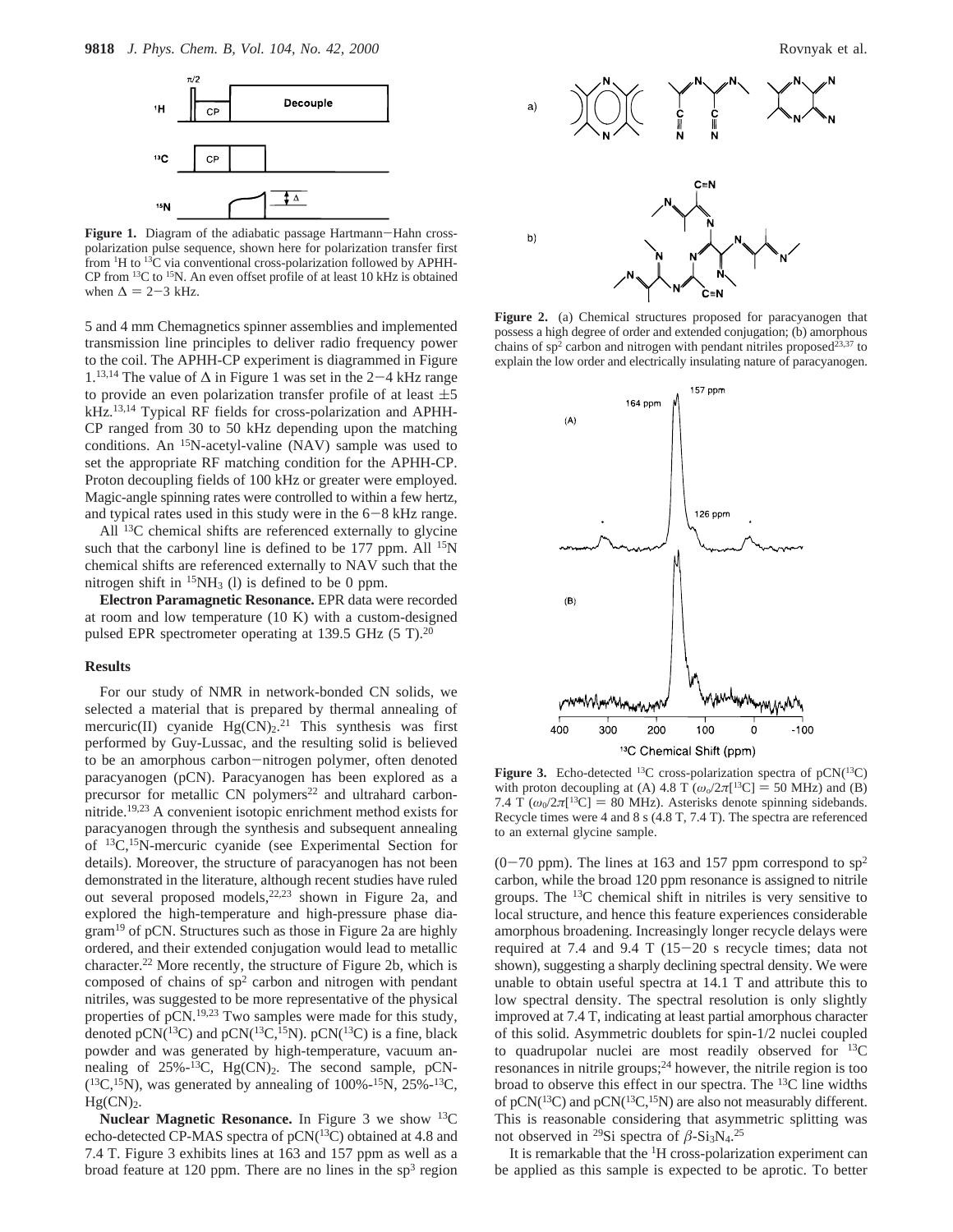

**Figure 4.** Echo-detected <sup>13</sup>C MAS NMR spectra of pCN(<sup>13</sup>C) via direct-excitation (dashed trace) and cross-polarization (solid trace). Spectra have been normalized to the broad feature at 120 ppm to emphasize the relative excitation efficiencies.



Figure 5. Echo-detected <sup>15</sup>N cross-polarization MAS spectra with proton decoupling of  $pCN(^{13}C, ^{15}N)$  at 4.8 T; 1440 transients were collected with a recycle time of 5 s. MAS frequency was 7.9 kHz.

understand this behavior, we compare the  ${}^{13}C$  echo-detected spectra of  $pCN(^{13}C)$  obtained via cross-polarization and onepulse excitation, as shown in Figure 4. The spectra are normalized arbitrarily to the broad 120 ppm feature to facilitate their comparison. The differing excitation profiles suggest that the line at 163 ppm is more strongly coupled to the proton bath than the 157 ppm line due to its enhanced relative intensity in the CP spectra. We also performed a CP build-up experiment in which the intensity of the  $^{13}$ C CP-MAS signal is monitored as a function of the contact time. The build-up of the CP signal intensity corresponded to a time constant of  $T_r = 0.17$  ms, indicating that the observed resonances do not correspond to  $13C$ 's with directly bound  $1H$ 's.<sup>26,27</sup> The proton decoupling strength was approximately 100 kHz, which is sufficient to completely remove any <sup>1</sup>H-<sup>13</sup>C dipolar couplings not averaged by MAS in the 13C spectra.

A typical 15N CP spectrum is shown in Figure 5. Resonances are observed at 101, 130, and 191 ppm, along with a broad shoulder at  $252$  ppm. The  $15N$  CP-MAS spectrum is clearly richer than the 13C spectra obtained either by cross-polarization



**Figure 6.** 13C-detected APHH-CP at 4.8 T, as per the pulse sequence of Figure 1 modified for initial CP from  ${}^{1}H$  to  ${}^{13}C$  followed by APHH-CP from  ${}^{13}C$  to  ${}^{15}N$ . The mechanism for coherence transfer is determined by the parameter *n* in the APHH-CP matching condition, where a value of 0 permits both proton driven spin diffusion and *J*-coupled transfer, and  $n = \pm 1$  allows only for dipolar coherence transfer.

or direct excitation. From <sup>15</sup>N NMR spectroscopy in silicon nitrides and other nitrogen ceramics,25,28 this sensitivity of the <sup>15</sup>N shifts is expected. From an <sup>15</sup>N CP rise-time experiment, it was found that the upfield portion of the 15N spectrum (130 ppm, 101 ppm) reaches its maximum intensity at about 150 *µ*s, but the downfield portion (252 ppm, 191 ppm) continues to increase in signal after 5 ms. Therefore, the upfield portion of the spectrum corresponds to nitrogen nuclei with directly bonded protons, whereas the downfield portion is coupled very weakly to the proton bath. This is illustrated by the shaded regions in Figure 5. From Figure 5, it is possible to identify regions corresponding to imine (191 ppm), secondary amine (130 ppm, 101 ppm), and nitrile (252 ppm) groups.

Dipolar recoupled spectra employing the APHH-CP sequence are shown for  $^{15}N$  to  $^{13}C$  transfer and  $^{13}C$  to  $^{15}N$  transfer in Figures 6 and 7, respectively. The pulse sequence of Figure 1 was employed, in which, in each case, initial magnetization was prepared with cross-polarization from protons. The APHH-CP experiments are shown for  $n = 1$  and  $n = 0$  matching conditions for the middle and top spectra, respectively. The signal-to-noise in the spectra ranges from 10 to  $10<sup>2</sup>$ , each spectrum requiring approximately 12 h of acquisition time. The coherence transfer observed in the  $n = 0$  cases probably occurs via proton-proton spin flips and not via the *J*-coupling. For example, signal is observed in Figure 7 ( $n = 0$ ) for the secondary amines, for which one bond 13C-15N *J*-couplings are of the order of 10 Hz, but scalar transfer is expected in the nitrile and imino regions (252 ppm,191 ppm) of the 15N-detected APHH-CP spectrum since these groups will have the largest 13C-15N one-bond *J*-couplings. Mixing times up to 7 ms were employed in an attempt to observe scalar transfer, but this was unsuccessful. Probably even longer contact times are needed as well as a higher enrichment of 13C (25% in this study). However the  $n = 1$  <sup>15</sup>N-detected APHH-CP spectrum provides crucial information for resolving sites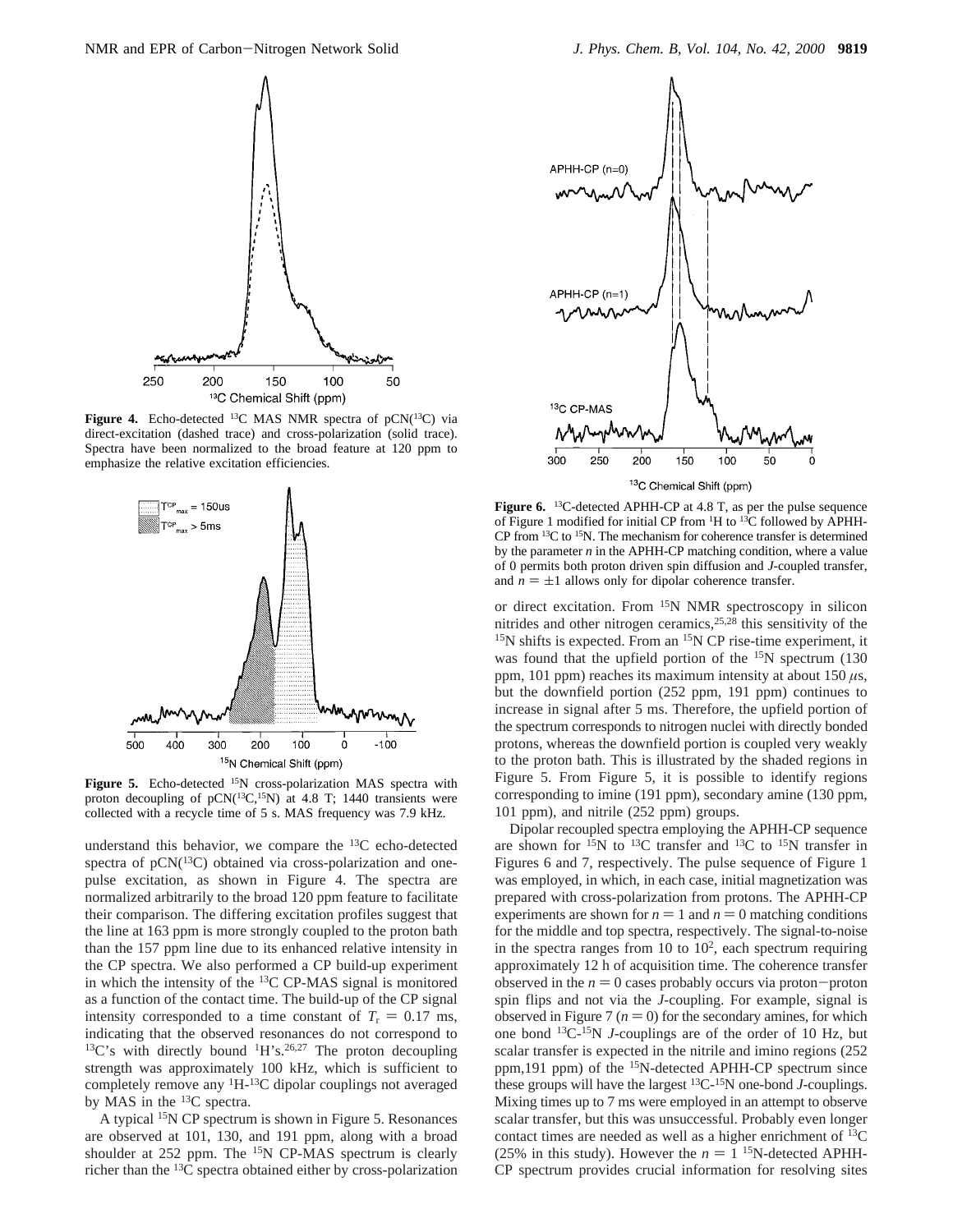

Figure 7. <sup>15</sup>N-detected APHH-CP at 4.8 T using the pulse sequence of Figure 1. The matching conditions *n* are marked on the figure; see text and Figure 6 caption for more discussion.

and improving assignments. The downfield shoulder of the <sup>15</sup>N CP spectrum is resolved at 252 ppm in the APHH-CP  $(n = 1)$ , consistent with typical nitrile shifts and with an increased intensity relative to the 191 ppm resonance that is to be expected from the larger  $^{13}C^{-15}N$  dipolar coupling of the nitrile as compared to the imine. The relative transfer efficiencies in the upfield region (130 ppm, 101 ppm) suggest a stronger CN interaction at 130 ppm than at 101 ppm. Assignments will be treated in more detail in the discussion.

**Electron Paramagnetic Resonance.** Direct-excitation 15N NMR spectra could not be obtained due to the presence of intense, short- $T_2$  signals that introduced large distortions in the spectra. This may be attributed to paramagnetic nitrogens, which are expected in lattice defects when a nitrogen atom occupies a carbon position or when a polymer segment terminates with a divalent nitrogen. We have confirmed the existence of paramagnetic centers with EPR experiments obtained at 139.5 GHz, shown in Figure 8. A single absorption is observed at room and low temperature (10 K). The low-temperature spectrum, obtained by integrating the spin-echo intensity over the magnetic field sweep, gives an absorptive line shape as shown in Figure 8. The signal in this sample only permitted continuous wave EPR (CW-EPR) at room temperature, which results in a derivative spectrum (inset of Figure 8). A field sweep range of 0.5 T (about the central field of 5 T) allows detection of paramagnetic centers with *<sup>g</sup>*-values of 2.15-1.85.

The line shape is only slightly asymmetric, indicating a small *g*-anisotropy with an estimated isotropic *g*-value of 2.0032. Magnetic field scans over half a Tesla detected no other paramagnetic signals, suggesting that other impurities are not present. The EPR signal intensity increases at lower temperature in a Boltzmann-like fashion as expected for an isolated paramagnetic center in an electrically insulating material. Without knowing the molecular unit of this material, it is difficult to specify the spin density; however, the spin-echo intensity was compared to standard solutions of different organic radicals, indicating an approximate spin count of  $1 \times 10^{17}$ 



**Figure 8.** A 140 GHz EPR spectrum (main) obtained by integration of the spin-echo intensity over the field sweep at 10 K. A sweep of 0.5 T at room temperature is shown in the inset. The *g*-anisotropy is small, and  $g_{\text{iso}} = 2.0032$ .

e<sup>-</sup>/cm<sup>3</sup>. EPR spectra for pCN( $^{13}$ C) and pCN( $^{13}$ C, $^{15}$ N) are identical. Additionally, the observation of spin-echoes at low temperature indicates that electron-nuclear double-resonance (ENDOR) experiments, which detect electron-nuclear dipolar couplings, are possible. It is also noted that dynamic nuclear polarization (DNP) experiments may be useful to enhance the NMR spectra and possibly gain insight into which species are more proximate to paramagnetic impurities; however, this was beyond the scope of the present study.

### **Discussion**

Materials that exhibit covalent, high-dimensional bonding may be aprotic and amorphous, and these characteristics can significantly affect the acquisition of NMR spectra. Recycle times up to an hour or longer may be required<sup>25,28,29</sup> due to the near absence of local motions in the NMR time scale, or amorphous broadening<sup>16,30,31</sup> could limit site resolution to the point that some materials cannot even be described by repeated structural units.

Thus, the observation of resolved resonances in the <sup>13</sup>C and 15N NMR spectra (Figures 3 and 5) indicates that this pCNlike material is composed of a repeated structural motif. However, the degree of order is insuffient to provide NMR line widths normally observed for crystalline phase samples or to motionally constrain the solid since NMR recycle times of  $3-5$ s provide good signal-to-noise at 4.7 T. This disparity is reconciled first by our knowledge of paramagnetic centers and NH moieties whose motions may provide frequencies on the NMR time scale. Second, we note that field-dependent studies show a rapidly declining spectral density at higher static fields, indicating some degree of extended, three-dimensional bonding in this solid. An explanation consistent with these findings is that a repeated, two-dimensional structural unit exists along with significant covalent cross-linking, which constrains motions and introduces structural heterogeneity. Given the low concentration of paramagnetic defects and the use of echo-detection we believe that we are observing signals of spins in the bulk material and not spins that are proximate to a minority phase or defect. A study of the phase properties of an identically prepared material also gave no evidence of minority phases in thermally annealed pCN.19

The current data is insufficient to fully constrain the local structure of this solid; however, we are able to make assignments of the spectra to chemical moieties, and we discuss their significance here. From the  $^{13}$ C spectra, we rule out the presence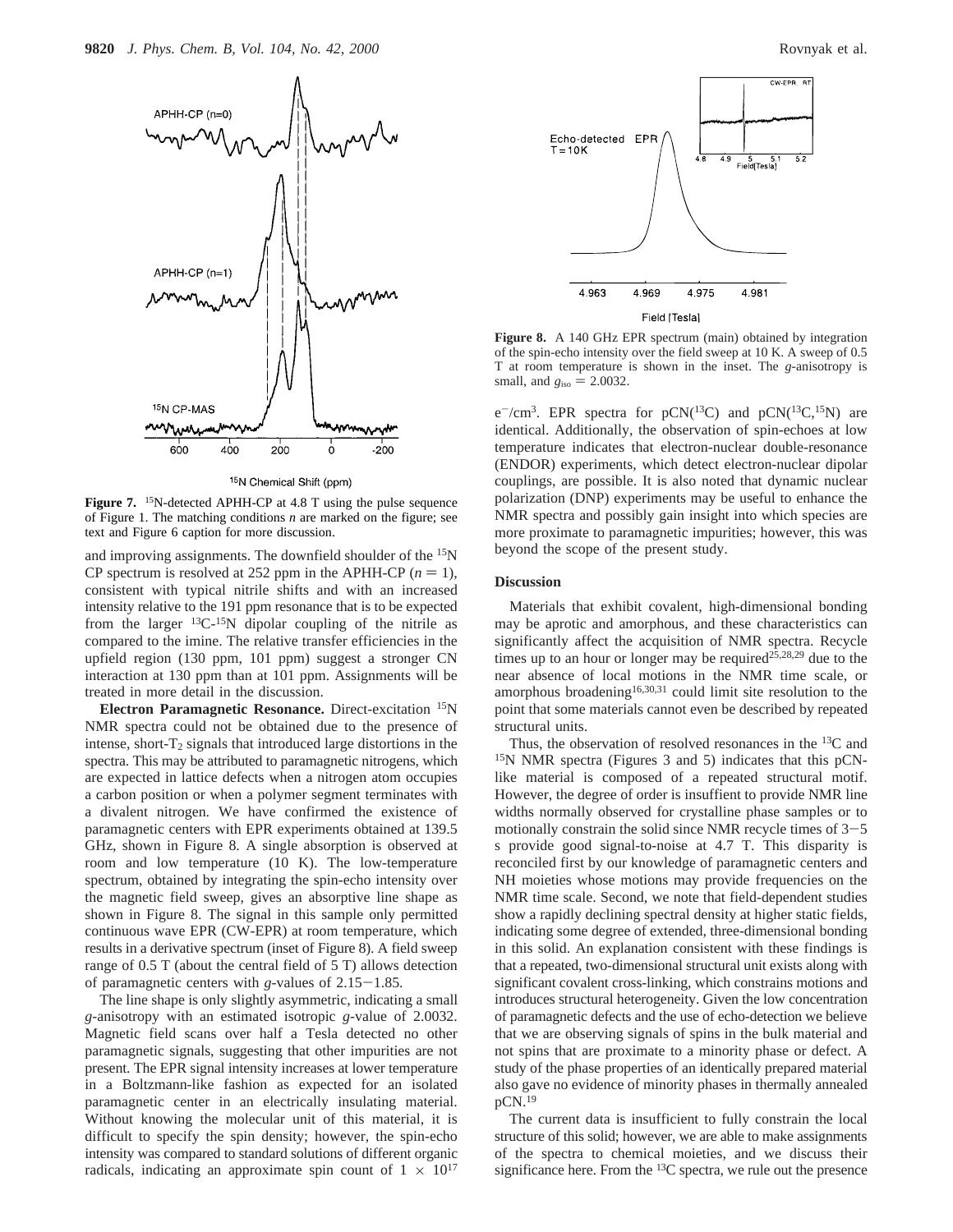of sp3 carbon and identify two sp2 carbon lines and a broad nitrile resonance. This observation agrees with previous hypotheses for the structure of paracyanogen-like solids<sup>23</sup> that describe chains of  $sp<sup>2</sup>$  carbon and nitrogen with cyano groups hanging off the chains. The absence of sp<sup>3</sup> carbon indicates that water molecules do not add across double bonds, an effect seen in paracyanogen-like solids prepared by reactive sputtering<sup>23</sup> and also in protonated silicon nitride powders.29 Other studies have observed that reactive sputtering leads to dangling bonds on carbon nuclei, which are reactive centers for water addition reactions.16 In contrast, our sample was prepared by a thermal annealing process. Although samples were stored in air before measuring, controlled exposures to moisture were not undertaken. The addition of water in this fashion would result in protons dipolar coupled to  $sp<sup>3</sup>$  carbon nuclei, which would thus be easily detected in CPMAS spectra. The sp<sup>2</sup> chemical shifts agree with imine resonances observed in nitrogenated amorphous C:H films.<sup>32</sup> It is also significant that the difference in chemical shift between the two  $sp<sup>2</sup>$  carbon species is wellresolved (5 ppm). A distribution of carbon bound to one, two, or three nitrogens, or one or more cyano groups, would be expected to result in a completely amorphous spectrum. This reinforces our assertion above that resolved lines must indicate the existence of a regular chemical unit. Finally, a broad signal is present at about 120 ppm, consistent with literature values for nitrile groups.33

Turning to the nitrogen spectra, a nitrile region at 252 ppm is resolved by correlating the <sup>15</sup>N-CPMAS spectrum with the APHH-CP  $(n = 1)$  spectrum, as shown in Figure 7. Without the  $^{13}C^{-15}N$  correlation to resolve the cyano region, this assignment would be difficult as the signal at 252 ppm is weak. In fact, the weak polarization of the cyano region in the  $15N$ CPMAS spectrum probably explains the absence of intensity for the nitrile region in the 13C-detected APHH-CP (Figure 5,  $n = 1$ ). We assign the 191 ppm <sup>15</sup>N region to imine groups  $(C=N-R)$  based on the large intensity of the peak in the APHH- $CP (n = 1)$ , which suggests strong CN dipolar coupling, and the chemical shift that is well outside the nitrile and amino regions. The imino region may be broadened by heterogeneity in R, which may be C or N, but is still well-resolved from the secondary amine groups at 130 and 101 ppm, which are typical for  $R^*NHR$  shifts.<sup>33</sup> Here we propose to assign these to  $C^*NHC$ and C\*NHN moieties respectively because their intensities are similar in CPMAS spectra but differ by a factor of 2 in the APHH-CP. This is reasonable considering that the adiabatictransfer efficiency should be identical for both sites due to the even offset profile of APHH-CP<sup>14</sup> and the small difference in isotropic shifts. A significant observation is that the breadth of the imine region and the presence of two distinct amine resonances both suggest N-N bonding, a feature that is absent from Figure 2b. The presence of N-N bonding has also been supported by thermal decomposition studies.<sup>19</sup>

The APHH-CP spectra provide dipolar filtering information that improves resolution and facilitates assignments, as in the case of the nitrile region which is resolved at 252 ppm in Figure 7 ( $n = 1$ ). However, in the  $n = 0$  case, the <sup>15</sup>N-detected APHH-CP experiment suggests scalar carbon-to-nitrogen transfer for the secondary amines which is clearly not physical based on typical  $J_{CN}$  values for a sigma bond. Mixing times in excess of 7 ms and an increased  $^{13}$ C enrichment level ( $>25\%$ ) are proposed to overcome the difficulty of observing the scalar transfer, but the presence of proton-assisted polarization transfer is a complicating factor in this sample. In the absence of protons,

this mechanism is not available and, for aprotic network solids, APHH-CP at  $n = 0$  has considerable potential.

The problem of observing an NMR signal for a nucleus dipolar coupled to one or more unpaired electrons has been discussed by Nayeem et al.,<sup>34</sup> who showed that the interaction is inhomogeneous even in the presence of dipolar coupled, unpaired electrons, but only if the *g*-anisotropy is large. Such an interaction was observed for proton-electron pairs<sup>34</sup> but also in 13C spectra by Pan et al., who observed spinning sidebands over a 2000 ppm range in amorphous carbon.<sup>16</sup> Extended spinning sideband manifolds were not observed in the 13C or 15N spectra of our compounds, in agreement with our direct observation of minimal *g*-anisotropy. The observation of a single, almost featureless EPR line leaves open the possibility of free electrons localized on carbons instead of nitrogens, for which a substantial hyperfine coupling, resulting in typical three line  $(^{14}N)$  or two line  $(^{15}N)$  splittings up to 30 G, is usually expected (see refs 35 and 36 and references therein).15 The narrow observed EPR line width can be due either to small hyperfine couplings or to electron exchange (see ref 36, p 199). Although the 15N NMR spectra suggest free electrons localized on nitrogens, the EPR spectra do not unambiguously support this assignment. 15N ENDOR experiments are required to resolve this disparity.

Finally, we evaluate the potential for magnetic resonance data to provide a set of structural criteria in the bulk material that may determine the suitability of such samples as possible precursors for high-dimensional, sp<sup>3</sup>-hybridized, carbonnitrogen network solids. The temperature-pressure composition diagram of a similarly prepared sample has been previously reported<sup>19</sup> in which it was found that kinetic decomposition to form  $N_2$  gas was favored over thermodynamic conversion of  $sp^2$ to sp3-carbon, even at very high temperatures and pressures. Such a material is unsuitable as a precursor for network bonded, covalent CN solids so long as the decomposition to  $N_2$  remains favored. Both NMR and EPR data suggest means by which a paracyanogen-like material can be tested for suitability for highpressure and high-temperature composition analyses. The line at 101 ppm in the 15N spectra indicates N-N bonds that can condense to  $N_2$  during decomposition. Synthetic preparations can be attempted to minimize this feature. Similarly, elimination of cyano groups removes  $sp<sup>1</sup>$  carbon from the sample and may assist in favoring the thermodynamic process over the kinetic one. Monitoring the appropriate lines in the 13C and 15N spectra will report on the relative cyano concentrations in the bulk. Of course, observation of  $^{13}$ C signals in the sp<sup>3</sup> region would be valuable. The presence of directly bound protons can be tested with simple cross-polarization build-up experiments, as in this study, or with dipolar dephasing or separated local field spectroscopies (for a recent review, see ref 12, Schmidt-Rohr and Spiess, pp 205-235).

Additionally, preliminary 13C electron-nuclear doubleresonance (ENDOR) experiments have been performed at low temperature which reveals a complex distribution of dipolar couplings. Detailed modeling of this distribution may lead to a measure of the proximity of 13C to paramagnetic centers.

Using NMR and EPR to provide feedback data versus variations in the synthetic parameters leading to CN-polymers, it may be possible to develop a paracyanogen-like material with minimal N-N bonding, reduced hydrogenation, and greater sp<sup>3</sup> character, and thus whose temperature/pressure composition diagram may favor thermodynamic rearrangement over kinetic decomposition.